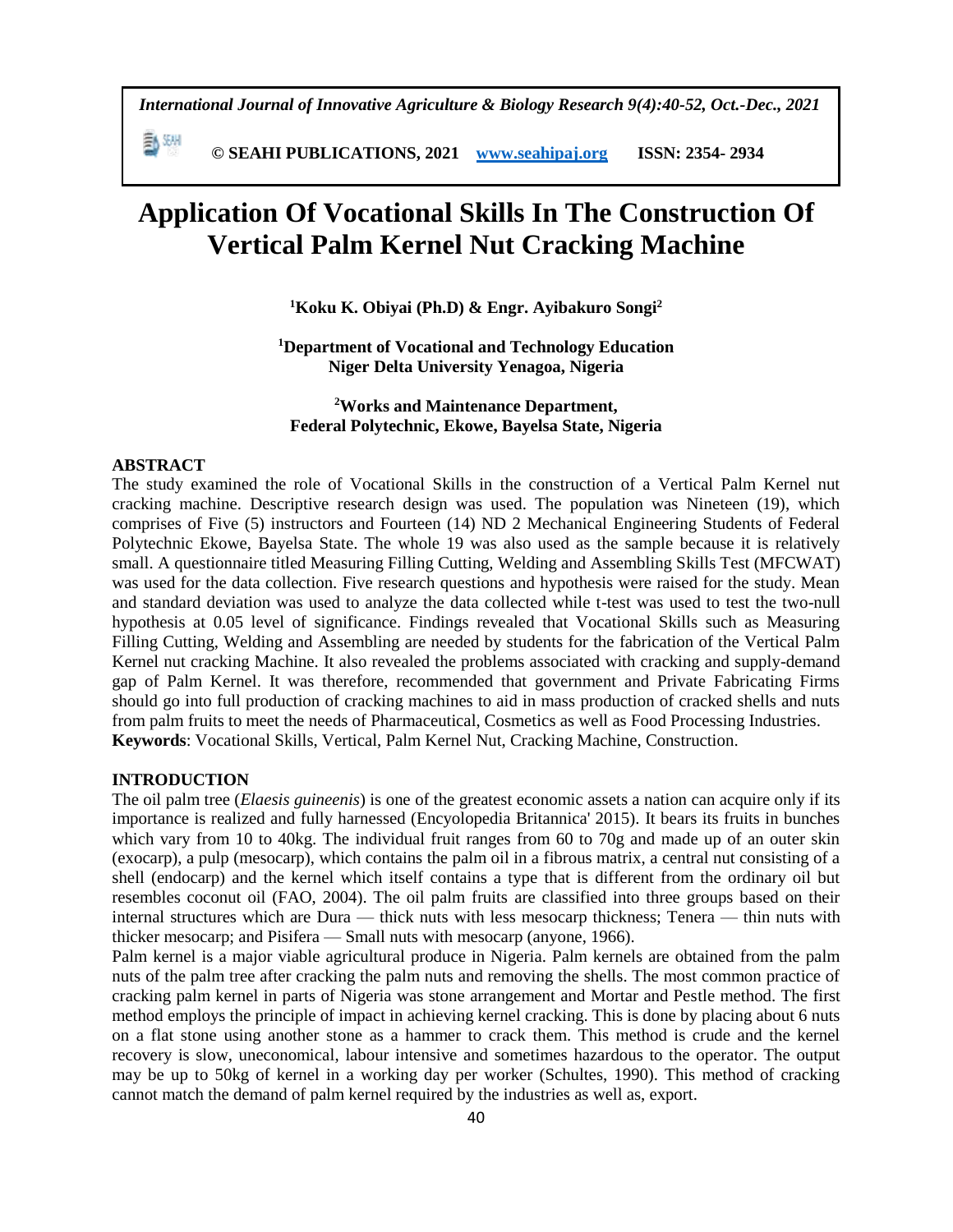Machine is the devise that comprises of the stationary part and moving parts combined together to generate, transform or utilize the mechanical energy. Adebayo (2004), stated that in the topics, especially where palm trees are found people have made various design and constructions to the design of cracking machines. The determination of some design parameters for palm nut cracker was worked upon by Akubuo (2002).

The cracking machine was developed to cater for all physical characteristics of the palm kernel varieties (Dura and Tenera) such as the different sizes of palm kernel nuts, the shell and the kernel. The extraction of the nuts from the shell has not been easy task. The cracking of palm nuts to release the kernel is a critical step that affects the quality of the oil. The kernels are not useful until they are separated from the shell. This is where vocational skills come in.

A skill could be defined as the ability to perform a simple, or complex manipulative act of a job task to an acceptable standard. According to Okorie (2000), skill is the ability to do something expertly and well. It is an organized sequence of actions, proficiently executed and usually displaying a flexible but systematic temporal patterning. Njoku (2002) opined that to possess a skill is to demonstrate the habit of acting, thinking and behaving in a specific activity in such a way that the process becomes natural to, the individual through repetition or practice skills are therefore essential to achieve perfection in any construction.

Vocational education is that aspect of educational programme that emphasizes knowledge, skills, work habits and positive attitudes in the development of individuals for the World of work. Wapmuk (2011) describes vocational education as a programme that skillfully prepares people for effective performance of practical tasks, that involve the acquisition of skills and competencies that can help individual to function productively in industrial and commercial occupations. While Daso (2012) regards vocational education as a programme of study designed to enable the learner to be theoretically and practically biased for the acquisition of necessary skills, abilities, knowledge, values, understanding and attitudes through a formal educational system that will integrate the learners into the society in areas such as agricultural education, business education, home economics education, computer science education, health education, computer science education, health education etc. in order to earn a living.

#### **LITERATURE REVIEW**

#### **Importance of Palm Kernel**

Industries need income for their growth, development and survival. One way of doing it is to encourage palm kernel production. Most industries sell palm kernel, and its products to earn cash, which is used to pay taxes, electricity bills, wages and also salaries of workers.

Palm kernel serve as a raw material to Pharmaceutical industries, cosmetics industries, food processing industries e.t.c. By locally producing the raw materials, it ensures steady supplies of these raw materials to the industries. Iwena (2015) opined that raw palm kernel supplies several industries with raw materials for their continuous existence.

According to Ukwutemo (2011), palm kernel oil is used as skin lotion or as laxative, when mixed with kerosene, it is used as a wood polish. Furthermore, palm kernel cake forms a good portion and/or an excellent feed Livestock and poetry, feed). In corroboration, Ajieh (2013) affirmed that palm kernel oil is used in the manufacture of margarine, cooking fats, lubricants, pomade and a source of glycerin. According to NIFOR (2008), the shell from cracked palm nuts provides not only fuel in industries but also serve as an aggregate for flooring houses.

However, Sarku (2017) and Hossain (2013) further argued that palm kernel oil has a little application for and non-food products. While Zulkafli et. al (2013) averred that palm kernel oil contains lauric acid which counts for about 48 per cent of the composition of fatty acid in palm kernel oil. The oil also contains muriatic acid (16%) and oleic (15%) respectively. The lauric acid in the palm kernel oil is of commercial value because it is suitable for processing edible food such as: chocolate coating, toffees, coffee whiteners, whipped toppings as cream in cake, chocolate bar, cake candy, jelly, fried snacks, filler creams and non-dairy products.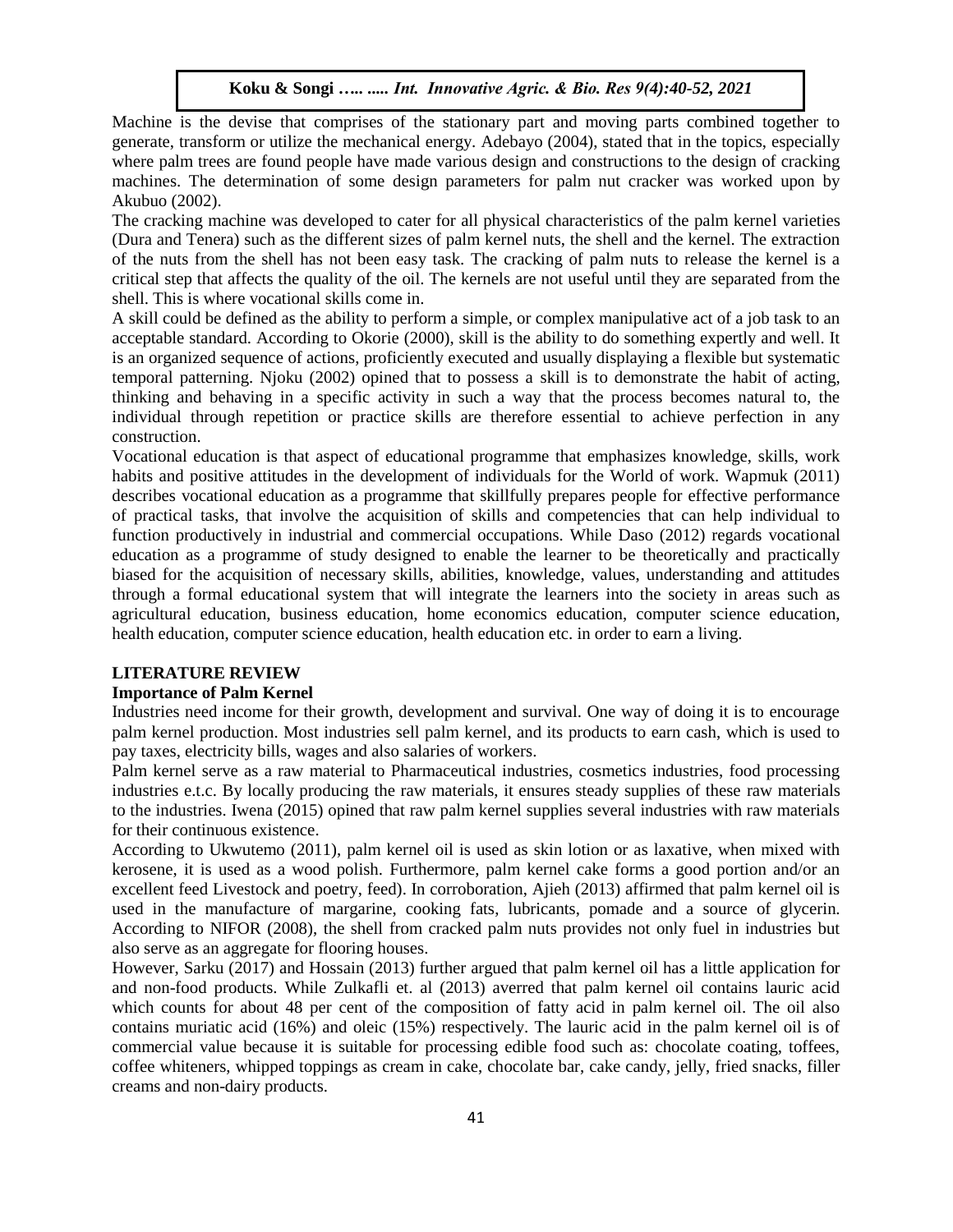Also in industrial production according to prominent manufacturers and suppliers (PMS 2020) palm kernel is used to make oil fatty acids, fatty alcohols and glycerol. For cosmetics application, the kernel oil is extracted and made into handmade soap, shampoo, laundry detergent, toothpaste and other personal and home care products.

According to Dike (2009), reported that the market for palm kernel oil and palm kernel oil is large, expanding and sustaining hence driving the need for palm kernel nut. An estimated national population growth rate of 3.5% per annum in the past 5 years is a large market for palm kernel oil because of the numerous application of the product.

Corroborating the above, Okon (2019) affirmed that a huge profit can be made from supplying palm kernel oil and palm kernel cake is huge, sustainable and expanding. That the estimated size of the local market for palm kernel oil is put at about N4.24bn, while the market for palm kernel cake is estimated at N3.3bn. Food and beverage industries in Nigeria process palm kernel oil into vegetable oil and confectionery. About 80% of all edible vegetable oil consumed in Nigeria is made from refined palm kernel oil (Okon, 2019). Manufacturing companies process kernel oil into soap, creams, candles and perfumes. This further point to the fact that so many industries depend on palm kernel and its by-products for usage, thereby providing a lot of market for industries to go into mass production to boost the nation's economy. This will continuously lead to the creation of more jobs to absorb the teeming unemployed youths, thereby contributing to the reduction of unemployment in the country.

# **Contribution to Economic Growth / Development**

Like any other agricultural product, palm kernel and its products also play their fair share in the economic growth and development of Nigeria. According to Ekenta et.al (2017), the importance of palm kernel to the national economy ranges from production of food for human consumption, employment, income to farmers and raw materials for industries. Being a product of agriculture, palm kernel also contributes meaningfully to the economic, industrial and economic growth and diversification of Nigeria.

The place of palm kernel and its products in the industrial growth and the economic diversification in Nigeria is very important. A nation that needs development should be able to provide raw materials needed by its industries and should be able to diversify her economy. The availability of essential raw material such as palm kernel and its effective utilization will increase the capacity of the industries, which will also ensure the growth in the nation's economy. The continuous production of palm kernel and its products will open up more rooms for industries to go into mass production to boost the nation's economy. This will continually lead to the employment of the teeming unemployed youths thereby contributing to the country.

Proper and adequate investment in palm kernel production will reduce to a greater extent the nation's dependent rate on crude oil and other extractive sectors. There is need to diversify the economic through palm kernel. Palm kernel has enough products that is sufficient to justify the investment and secondly, the products from palm kernel have a market that is big enough to generate income that is sufficient to justify the investment. This will enable Nigeria to shift her attention from crude oil to palm kernel as one of the major sustainers of the country's economy.

Palm kernel as an agricultural produce is a source of foreign exchange palm oil and palm kernel according to Ukwuteno (2011) have been important commodities in International Trade in Nigeria. In fact, palm oil and palm kernel from the bulk of exportable products up to late 1960s and even early independent era. This has earned substantial foreign exchange for Nigeria.

Usoro (1974) and Idachara (2005), also reported the contributions of palm kernel to export earnings; and secondly, the fact that exports production of palm kernel is a major source of income to 'a substantial proportion of the rural agricultural population in the southern states of Nigeria.

The importance and contribution of palm kernel, which is one of the major products of oil palm to the growth and development palm kernel still remains one of the veritable means of reducing uncertainties in the oil and gas sector. This is because according to Theories (2006) in Behrooz and Benjamin (2013) in measurable terms, palm kernel has shown improvement that outstripped its closest alternatives. Similarly, Edoumiekumo and Tamuno (2010) as cited in Behrooz and Benjamin (2013) asserted that the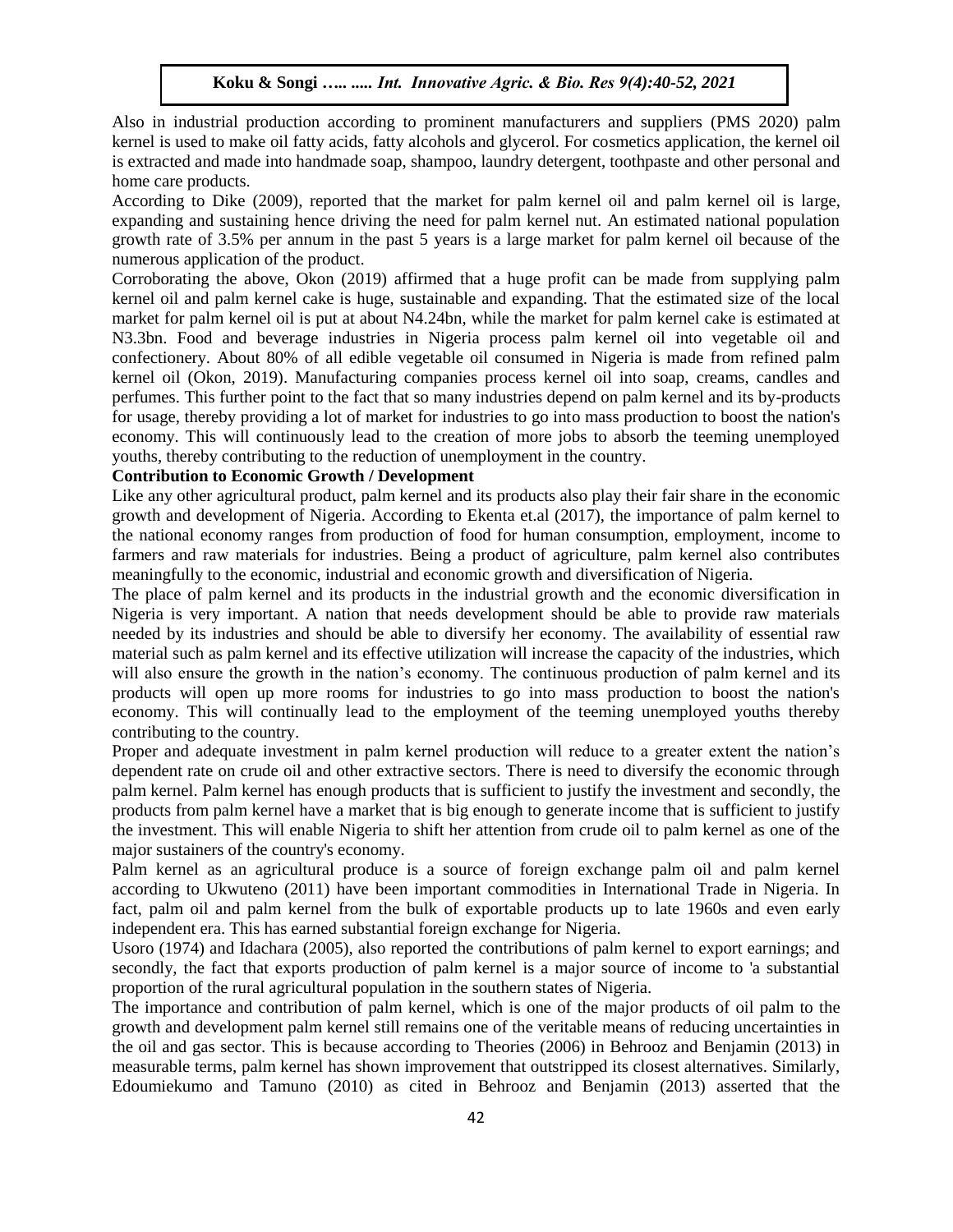consumption of palm kernel has been on the increase globally. All these point to the fact that palm kernel could be a veritable source of revenue earnings for the country.

## **The Demand Supply Gap of Palm Kernel**

As an essential commodity, in as much as the demand is high, the supply therefore will also be very high. For the market of palm kernel to be at equilibrium, the demand and supply of the commodity need to complement each other. Demand normally means the desire or willingness for a good while supply is the quantity of good or service offered by a producer for sale at different prices in a given market at a point of time. Having seen the meaning of demand and supply, there is also the need to look into the demand and supply gap of palm kernel. From time immoral, the issue of demand and supply of oil palm; palm kernel has been a thing of great importance to the society. As, iris several industries are depending on palm kernel for the production of different goods. This tells -us how well palm kernel is demanded; as such, there is the need to ascertain the demand and supply gap of the product.

According to Kei, Mywish and Duncan (1997) as cited in Behrooz and Benjamin (2013), the increase in the demand for oil palm produce (palm kernel), sequel to the increase population and income growth, relative to the low productivity of oil palm sector, Nigeria has become a net importer of palm oil (palm kernel and its products. They went further to' state that palm kernel production in Nigeria is potentially competitive in the local market, and if palm kernel production is increased by shifting the technology frontier further, the demand and supply gap will to a large extent be complemented. Dike (2009) also posited that the market for palm kernel cake, a bye product in the milling of palm kernel oil is large, expanding and sustaining hence driving the need for palm kernel nuts.

However, in all, the demand and supply gap of palm kernel in Nigeria shall be discussed under two subheading as adopted from Martins library (2014):

- a. Local Demand: The demand for crude palm kernel oil (CPKO) in the local market is very huge. As a matter of fact, the demand for it is all year round; and the profit in this business is mouthwatering. Due to the high demand of the product, the buyers sometimes book for the product in advance. Sometimes it is also on cash and carry basis and buyers even pay in advance in order to secure the products. Going-by a detailed research, Martins Library (2014) presents a detailed analysis which shows that the demand — supply gap is currently estimated between 500,000MT - - 600,000MT per annum. That Nigeria requires 1,722,000 tons of vegetable oil and fats to meet the national requirements for food and non-food uses. Martins Library (2014) affirmed, that the total palm oil and palm kernel production per annum is currently about 741,800 tons. That even though the ban on crude oil importation into the country was lifted in 2008 that have not bridge the gap. As such, the demand — supply gap opens up an opportunity for investors in the sector in terms of farming, production, logistic and marketing.
- b. Industrial Demand Gap: In a company in North, East, South and West, the estimated quantity 'demand needed for production in 3 years was 95,838 tons, while the actual supply received was 48,000 tons leaving the company with a supply deficit of 47,838 tons. In a related development, Martins library (2014) still affirmed that 72,200 tons for production, but the actual supply received from suppliers was 16,300 tons, leaving a supply deficit of 55,900 tons. Also, another Company in the Region needed 34,000 tons for production and got an actual supply of 12,200m tons, leaving a supply a deficit of 21,800 tons.

However, from the above analysis it is observed that there is a very wide gap existing between the demand and supply of palm kernel in the country. This gap further shows that those (producers/suppliers) that are, into the actual production of palm kernel are very few compared to these (consumers) that need this product for usage. Since the companies/industries that need the product are more than the suppliers, the multiplier effect is the high cost of the product and other essential commodities produced from it. **Measuring skills** 

These are skills required for the measurement of one parameter or other in the construction of the cracker. Adequate knowledge on these will ensure the achievement of the required dimensions for the construction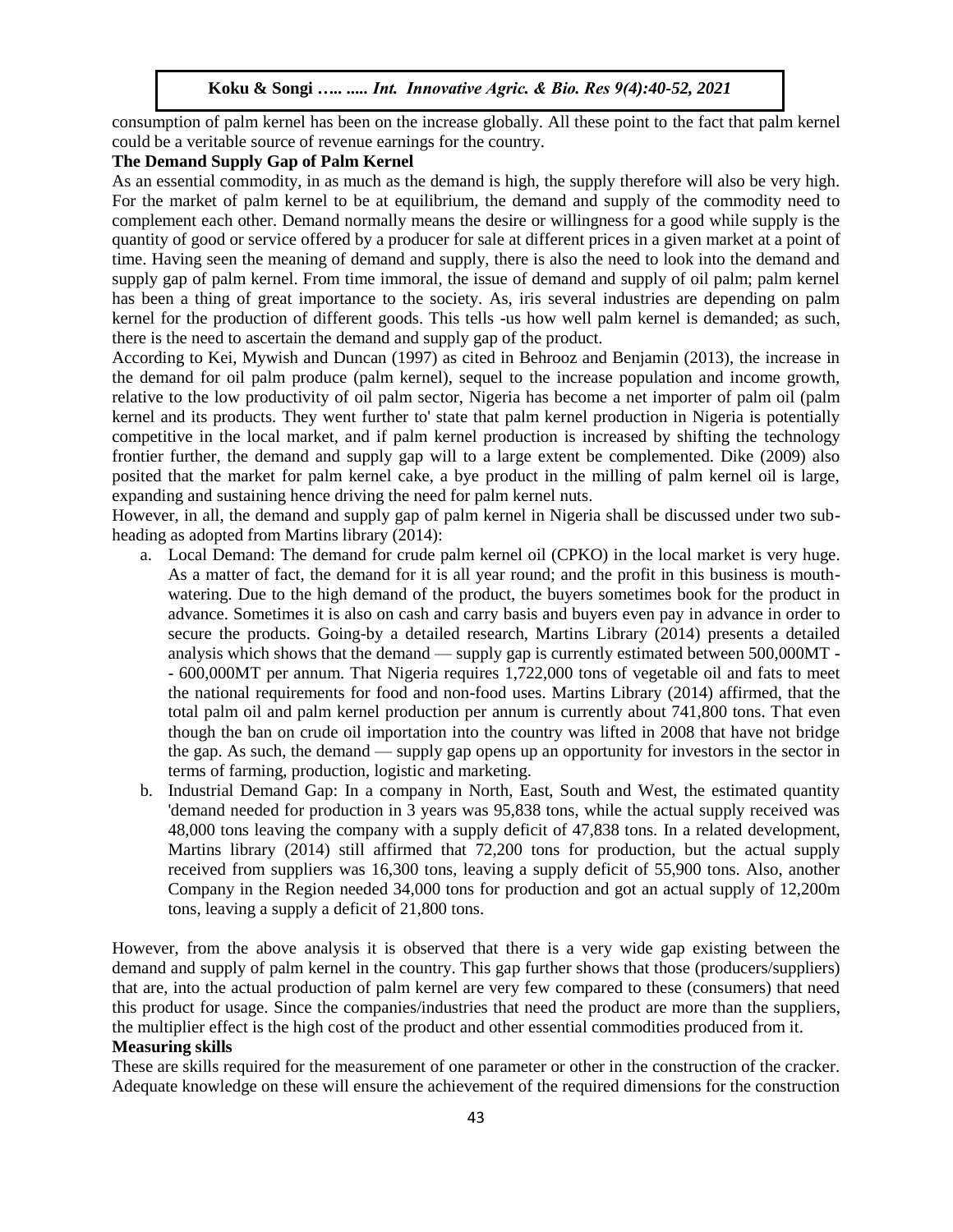of the machine. In order to have efficiency in the cracking process, the various sizes of palm kernel should be considered in the fabrication and construction of the cracker.

# **Cutting/Marching Skills**

There are skills the worker need to display; the ability to quickly and repeatedly adjust the control of a machine or other pieces to exact position(s), the ability to make precisely coordinated movements of the fingers of one or both hand to grasp, manipulate, or assemble very small objects. In all, to achieve the desired machine, he must be able to perform physical activities that require considerable use of the arms and legs and moving the whole body, such as climbing, lifting, balancing, walking, stooping and handling of materials.

# **Welding Skills**

Welding Skills are abilities and knowledge required for the fabrication and joining of metals and/other equipment together to form a whole. Also required/needed for the joining together of two pieces of metal so that bonding takes place at their original boundary surface. To make effective use of the palm kernel cracker, it is essential that a high degree of confidence be achieved in predicting the weld parameters to attain the mechanical strength in the welded joints.

## **Filling Skills**

These are abilities and knowledge required to fill different products into the machine. It involves several activities like the watching of gouges, dials and output to make sure a machine is working properly. These skills are also responsible for running the machines. Operating the machine may be tasking and the task must be completely for many hours. This is especially important because injuries or accidents may occur if the operator get distracted or fatigued (Mighty Recruiter, 2020).

## **Assembling Skill**

These are the knowledge and abilities required to put a palm kernel cracking machine. The acquisition and mastery of these skills is very important and necessary because it involves studying assembling instructions, blueprint specifications and part lists, gather parts, sub-assemble, tools and materials. Assemblers must work on putting one set of components or work on the finished product. According to Truity Psychometrics LLC (2020), assemblers put together complex machines, for example, read detailed schematics that show how to assemble the machine. Once the parts are properly aligned, they connect them with bolts and screws or they weld or solder pieces together. In the fabrication and construction of a palm kernel cracker, quality control is important throughout the assembling process, so assemblers should look for faulty components and mistakes in the assembly process. This will help in fixing problems before defective products (machines) are made.

## **Purpose of the Study**

The major purpose of the study is to determine the application of vocational skills in the construction of vertical palm kernel nut cracking machine. Specifically, the study intends to determine the extent to which:

- 1. Measuring skills is applied in the construction of vertical palm kernel nut cracking machine.
- 2. Cutting / matching skills is applied in the construction of vertical palm kernel nut cracking machine.
- 3. Welding skills is applied in the construction of vertical palm kernel nut cracking machine.
- 4. Assembling skills is applied in the construction of vertical palm kernel nut cracking machine.

# **Research Questions**

The following research questions guided the study:

- 1. What is the extent of relevance of measuring skills in the construction of vertical palm kernel nut cracking machine?
- 2. What is the extent of relevance of cutting / matching skills in the construction of vertical palm kernel nut cracking machine.
- 3. What is the extent of relevance of welding skill in the construction of vertical palm kernel nut cracking machine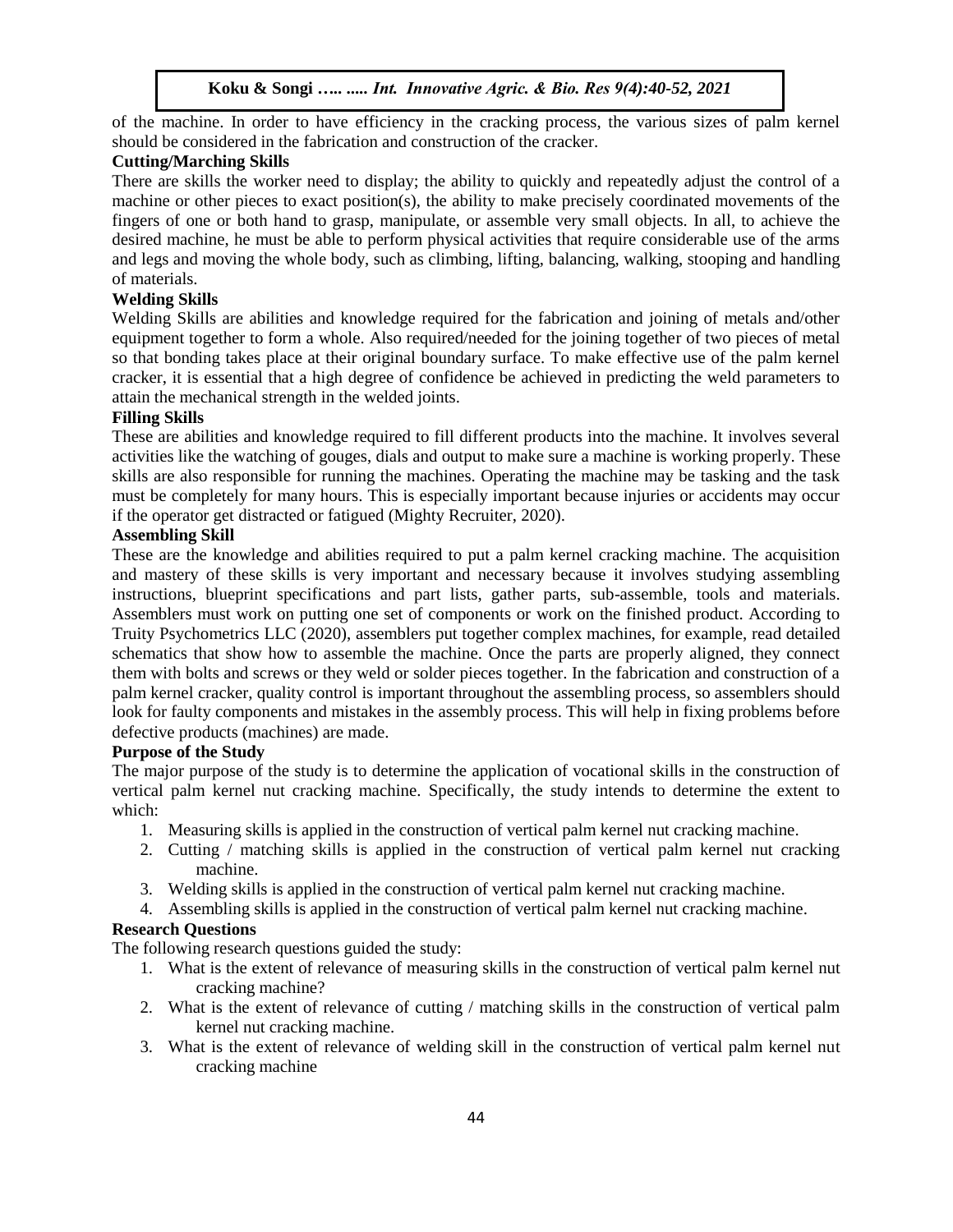4. What is the extent of relevance of assembling skill in the construction of vertical palm kernel nut cracking machine.

# **Hypotheses**

The following null hypotheses was tested at 0.05 level of significance and used for the study:

- 1. There is no significant difference between mean response of instructors and students on the extent of relevance of measuring skills in the construction of vertical palm kernel nut cracking machine.
- 2. There is no significant difference between mean response of instructors and students the extent of relevance of cutting / matching skills in the construction of vertical palm kernel nut cracking machine.

## **Scope**

The study is limited to the skills relevant in constructions of vertical palm kernel nut cracking machine

# **MATERIALS AND METHODS**

The study adopted a descriptive design. The population was 19 comprising of five (5) lecturers and fourteen (14) part 2 Mechanical Engineering students of Federal Polytechnic, Ekowe, Bayelsa State. The instrument for data collection was validated by three experts, one from Mechanical Engineering department of Niger Delta University, Bayelsa State and the two from Bori Polytechnic, Bori in Rivers State. The essence was to ensure clarity of content, coverage and suitability for use in carrying out the study. Their comments and inputs were noted and incorporated into the final draft that was used. Testretest method was used to establish the reliability co-efficient which yielded and a score of 0.67.

The instrument was administered by the researchers directly to the respondents. The data collected was analyzed using Mean and Standard deviation. While t-test was used to test the two null hypothesis at 0.05 level of significance. The instrument contains a total of 48 items. A five (5) point Likert scale was used which was graded as VGE  $(5)$ , GE  $(4)$ , ME  $(3)$ , LE  $(2)$  and VLE  $(1)$ . Mean was used to answer the five research questions and any item that scores a mean value of 2.50 and above was regarded as accepted while any below 2.50 was regarded as rejected. In testing the null hypothesis, if the calculated value is greater than the critical value at 0.05 alpha level, the hypothesis of no significance difference is accepted but if on the contrary, the null hypothesis was rejected.

## **Area of the Study**

The study was carried out in Federal Polytechnic, Bayelsa State. The state is located in the Niger Delta Region of Nigeria. Bayelsa State is an oil rich region with little commercial activities and fishing activities.

## **Construction and Fabrication Technique**

The fabrication and construction of vertical palm kernel cracking machine was arranged in stages:

- 1. The construction was carried out independently on each component.
- 2. Each part was produced using different method to achieve accurate result.
- 3. The hopper was produced from mild steel plate by cutting, making, welding and filling process.
- 4. The students folded a thick steel pipe that is placed at a certain angle.
- 5. The technologist calculated the size and angle of the cracking chamber before installing on the machine.
- 6. They aided in constructing the stand and frames as a base stand of the machine.
- 7. The electrical appliance was installed on the base stand of the machine.
- 8. Steel blades were constructed and mounted in the cracking chamber.
- 9. The shaft was machined using the turning tool and fitted with shoulder for bearing.
- 10. The v-belt was connected as part of the pulley system.
- 11. Steel plate was folded and fitted and created as a cover for the cracking chamber.
- 12. The students fitted in the required bolt and nuts on the various part of the machine.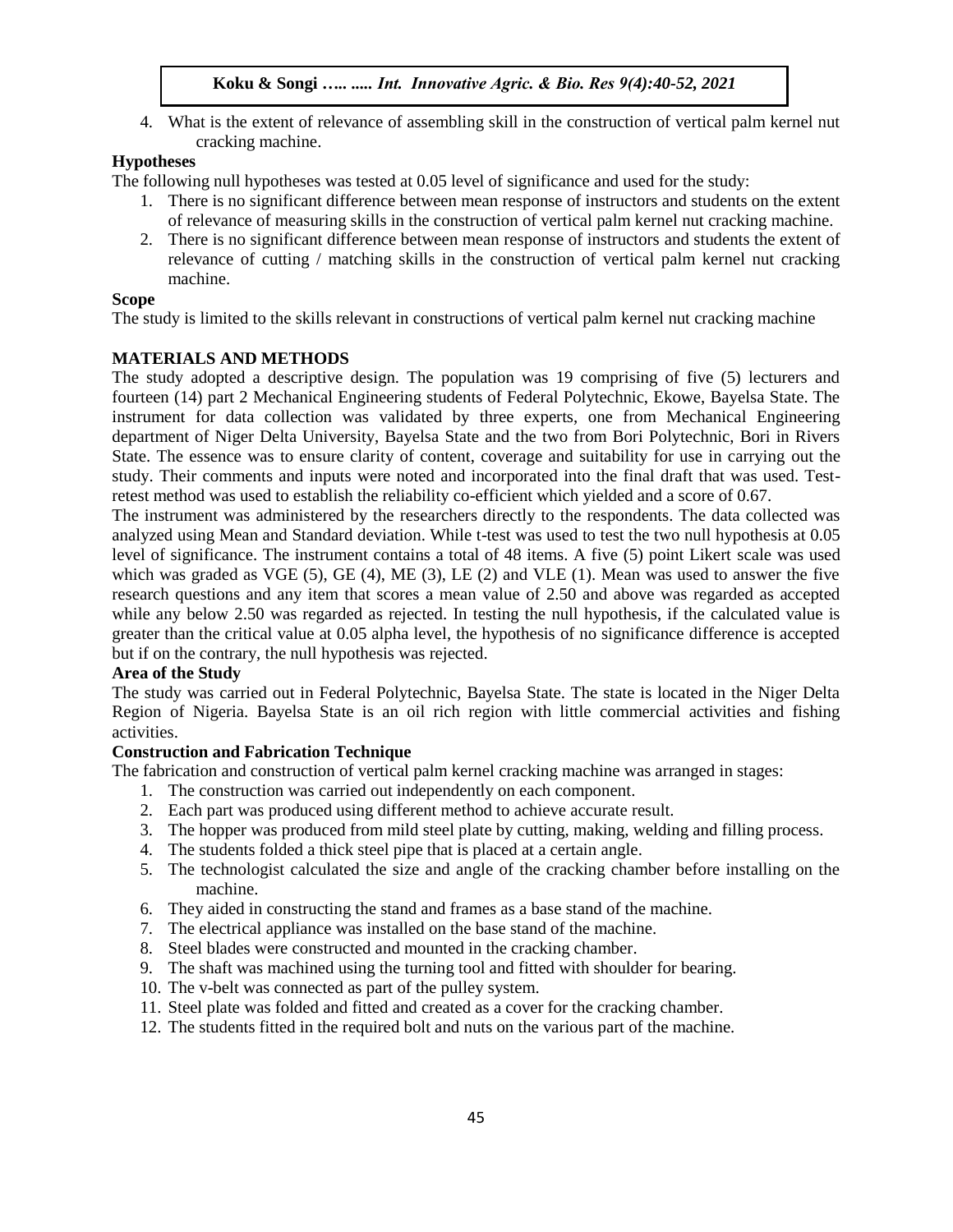# **DATA ANALYSIS**

**Research question 1:** *To what extent does the application of measuring skills relevant in the construction of a vertical palm kernel cracking machine?*

Table 1: Response of instructors on the application of measuring skills relevant in the construction of a vertical palm kernel cracking machine

| S/NO           | <b>ITEMS</b>                                         | VGE            | <b>GE</b> | MЕ | LE | <b>VLE</b> | <b>Mean</b> | <b>SD</b> | <b>Decision</b> |
|----------------|------------------------------------------------------|----------------|-----------|----|----|------------|-------------|-----------|-----------------|
|                | Is skill of no parallax error required               | 3              |           | Ι. |    |            | 4.40        | 1.98      | Accept          |
|                | in using measuring instrument                        |                |           |    |    |            |             |           |                 |
| $\overline{2}$ | Skill of No parallax error required                  | 3              |           | 1  |    |            | 4.40        | 1.98      | Accept          |
|                | in using measuring instruments to                    |                |           |    |    |            |             |           |                 |
|                | standard cutting of parts or machine                 |                |           |    |    |            |             |           |                 |
|                | element                                              |                |           |    |    |            |             |           |                 |
| 3              | The ability to transfer inside and $\vert$ 2         |                |           |    |    |            | 3.80        | 1.50      | Accept          |
|                | outside dimensions unto standard                     |                |           |    |    |            |             |           |                 |
|                | measuring instrument required in                     |                |           |    |    |            |             |           |                 |
|                | cutting work                                         |                |           |    |    |            |             |           |                 |
| $\overline{4}$ | Skill of precise setout of dimensions                | $\overline{4}$ |           |    |    |            | 4.80        | 2.29      | Accept          |
|                | required in cutting / mating of work                 |                |           |    |    |            |             |           |                 |
|                | piece                                                |                |           |    |    |            |             |           |                 |
| 5              | The ability to transfer inside and $\vert 5 \rangle$ |                |           |    |    |            | 5.00        | 2.45      | Accept          |
|                | outside dimensions unto standard                     |                |           |    |    |            |             |           |                 |
|                | measuring instrument required in                     |                |           |    |    |            |             |           |                 |
|                | cutting work                                         |                |           |    |    |            |             |           |                 |
| 6              | <b>Grand mean</b>                                    |                |           |    |    |            | 4.48        | 2.04      |                 |

Table 2: Response of students on the application of measuring skills relevant in the construction of a vertical palm kernel cracking machine

| S/NO           | <b>ITEMS</b>                             | VGE           | GE             | ME             | LE             | <b>VLE</b> | <b>Mean</b> | <b>SD</b> | <b>Decision</b> |
|----------------|------------------------------------------|---------------|----------------|----------------|----------------|------------|-------------|-----------|-----------------|
| 1              | Is skill of no parallax error required   | 10            | 2              | $\overline{2}$ |                |            | 4.57        | 2.12      | Accept          |
|                | in using measuring instrument            |               |                |                |                |            |             |           |                 |
| $\overline{2}$ | Skill of No parallax error required in   | 8             | $\overline{2}$ | $\overline{2}$ | $\overline{2}$ |            | 4.14        | 1.67      | Accept          |
|                | using measuring instruments<br>to        |               |                |                |                |            |             |           |                 |
|                | standard cutting of parts or machine     |               |                |                |                |            |             |           |                 |
|                | element                                  |               |                |                |                |            |             |           |                 |
| 3              | The ability to transfer inside and       | <sup>10</sup> | 2              | $\overline{2}$ |                |            | 4.57        | 1.87      | Accept          |
|                | outside dimensions unto standard         |               |                |                |                |            |             |           |                 |
|                | measuring instrument required in         |               |                |                |                |            |             |           |                 |
|                | cutting work                             |               |                |                |                |            |             |           |                 |
| 4              | Skill of precise setout of dimensions    | -10           | 2              | $\overline{2}$ |                |            | 4.57        | 1.87      | Accept          |
|                | required in cutting / mating of work     |               |                |                |                |            |             |           |                 |
|                | piece                                    |               |                |                |                |            |             |           |                 |
| 5              | The ability to transfer inside and $ 8 $ |               | $\overline{2}$ | $\overline{2}$ | $\overline{2}$ |            | 4.14        | 1.67      | Accept          |
|                | outside dimensions unto standard         |               |                |                |                |            |             |           |                 |
|                | measuring instrument required in         |               |                |                |                |            |             |           |                 |
|                | cutting work                             |               |                |                |                |            |             |           |                 |
| 6              | <b>Grand Mean</b>                        |               |                |                |                |            | 4.40        | 1.84      |                 |

Findings obtained from table 1 on instructors' response revealed that item 1, 2, 3, 4 and 5 were all accepted to the various questions. Also, findings from table 2 on students' response revealed that item 1, 2, 3, 4 and 5 were all accepted to the various questions. This indicates that skill of no parallax error,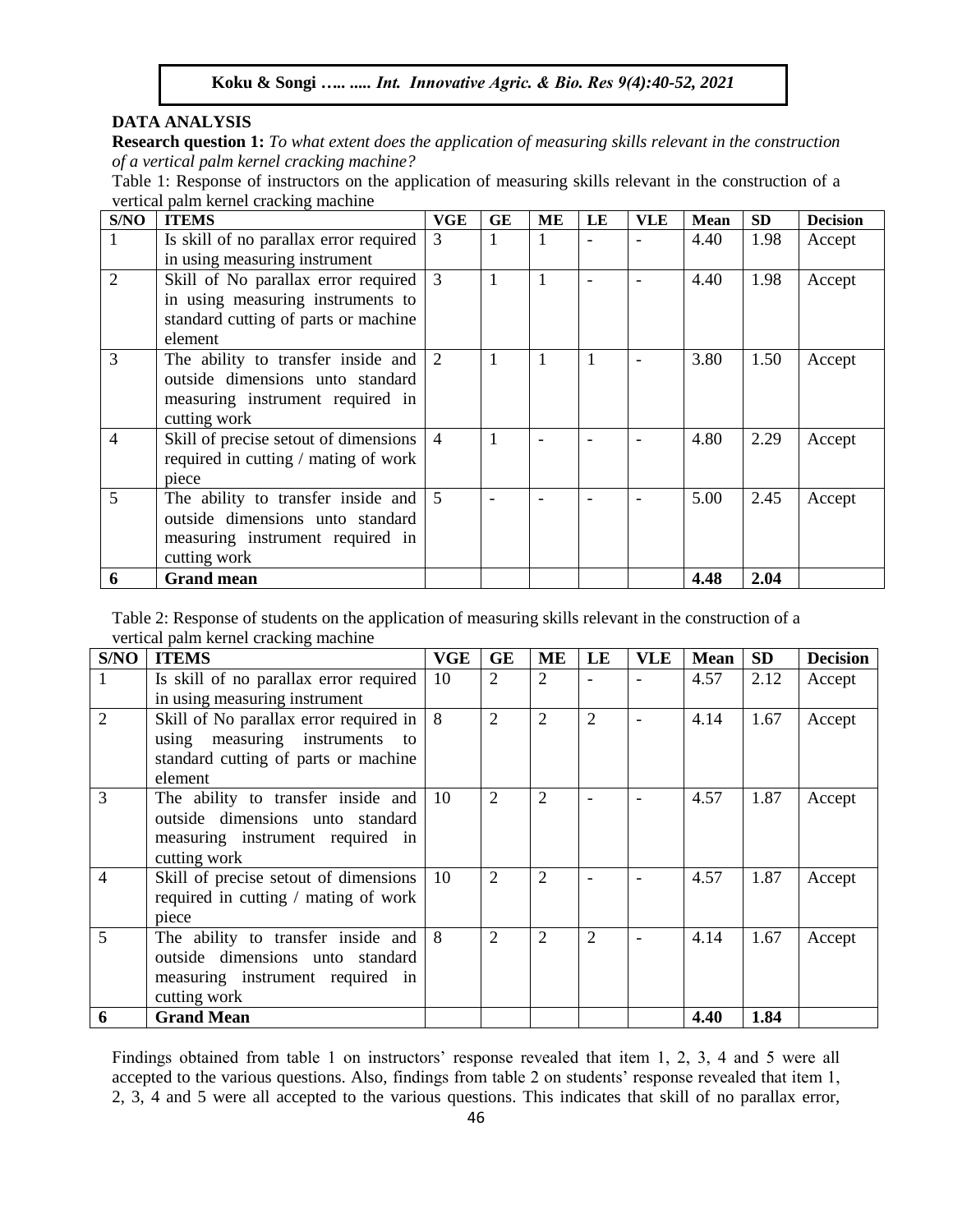standard cutting of parts or machine element, skill of precise setout of dimensions and ability to transfer inside and outside dimensions into standard are required in using measuring instrument.

**Research Question 2:** *To what extent is the application of cutting / mating skills relevant in the construction of a vertical palm kernel nut cracking machine?*

Table 3: Response of instructors on application of cutting / mating skills relevant in the construction of a vertical palm kernel nut cracking machine

| S/NO | <b>Items</b>                                                                                                                               | <b>VGE</b> | <b>GE</b> | MЕ | LE | <b>VLE</b> | Mean | <b>SD</b> | <b>Decision</b> |
|------|--------------------------------------------------------------------------------------------------------------------------------------------|------------|-----------|----|----|------------|------|-----------|-----------------|
|      | The ability of identification of mating<br>dimension to degree specification<br>required for proper cutting / mating of<br>machine members | 5          |           |    |    |            | 5.00 | 2.45      | Accept          |
| 8    | Ability to select a hacksaw blade of<br>the right type for varying jobs                                                                    | 4          | 1         | ۰  |    |            | 4.80 | 2.29      | Accept          |
| 9    | The ability of testing the straightness<br>and flatness of work edges required in<br>cutting mating of machine elements                    | 3          | 1         |    |    |            | 4.40 | 1.98      | Accept          |
| 10   | The ability of teeth setting of the saw<br>blade required in the cutting /<br>matching work                                                | 2          | 1         |    |    |            | 3.80 | 1.50      | Accept          |
| 11   | The ability of making the right choice<br>of grade of files required in cutting of<br>nut cracker machine members                          | 3          | 1         |    |    |            | 4.40 | 1.98      | Accept          |
| 12   | <b>Grand Mean</b>                                                                                                                          |            |           |    |    |            | 4.48 | 2.04      |                 |

| Table 4: Response of students on application of cutting / mating skills relevant in the construction of a |  |
|-----------------------------------------------------------------------------------------------------------|--|
| vertical palm kernel nut cracking machine                                                                 |  |

| S/NO | <b>Items</b>                                                     | <b>VGE</b>              | <b>GE</b>      | ME             | LE             | <b>VLE</b>     | <b>Mean</b> | <b>SD</b> | <b>Decision</b> |
|------|------------------------------------------------------------------|-------------------------|----------------|----------------|----------------|----------------|-------------|-----------|-----------------|
|      |                                                                  |                         |                |                |                |                |             |           |                 |
| 7    | The ability of identification of                                 | 8                       | $\overline{2}$ | $\overline{2}$ | $\overline{2}$ |                | 4.14        | 1.67      | Accept          |
|      | mating dimension to degree                                       |                         |                |                |                |                |             |           |                 |
|      | specification required for proper<br>cutting / mating of machine |                         |                |                |                |                |             |           |                 |
|      | members                                                          |                         |                |                |                |                |             |           |                 |
| 8    | Ability to select a hacksaw blade                                | 10                      | $\overline{2}$ | $\overline{2}$ |                |                | 4.57        | 1.87      | Accept          |
|      | of the right type for varying jobs                               |                         |                |                |                |                |             |           |                 |
| 9    | The ability of testing the                                       | $\mathsf{\overline{8}}$ | $\overline{c}$ |                | 1              | $\overline{2}$ | 3.93        | 1.62      | Accept          |
|      | straightness and flatness of work                                |                         |                |                |                |                |             |           |                 |
|      | edges required in cutting mating                                 |                         |                |                |                |                |             |           |                 |
|      | of machine elements                                              |                         |                |                |                |                |             |           |                 |
| 10   | The ability of teeth setting of the                              | 10                      | $\overline{2}$ | $\overline{2}$ |                |                | 4.57        | 1.87      | Accept          |
|      | saw blade required in the cutting /                              |                         |                |                |                |                |             |           |                 |
|      | matching work                                                    |                         |                |                |                |                |             |           |                 |
| 11   | The ability of making the right                                  | 8                       | 2              |                | $\overline{2}$ | $\overline{2}$ | 3.86        | 1.72      | Accept          |
|      | choice of grade of files required in                             |                         |                |                |                |                |             |           |                 |
|      | cutting of nut cracker machine                                   |                         |                |                |                |                |             |           |                 |
|      | members                                                          |                         |                |                |                |                |             |           |                 |
| 12   | <b>Grand Mean</b>                                                |                         |                |                |                |                | 4.23        | 1.75      |                 |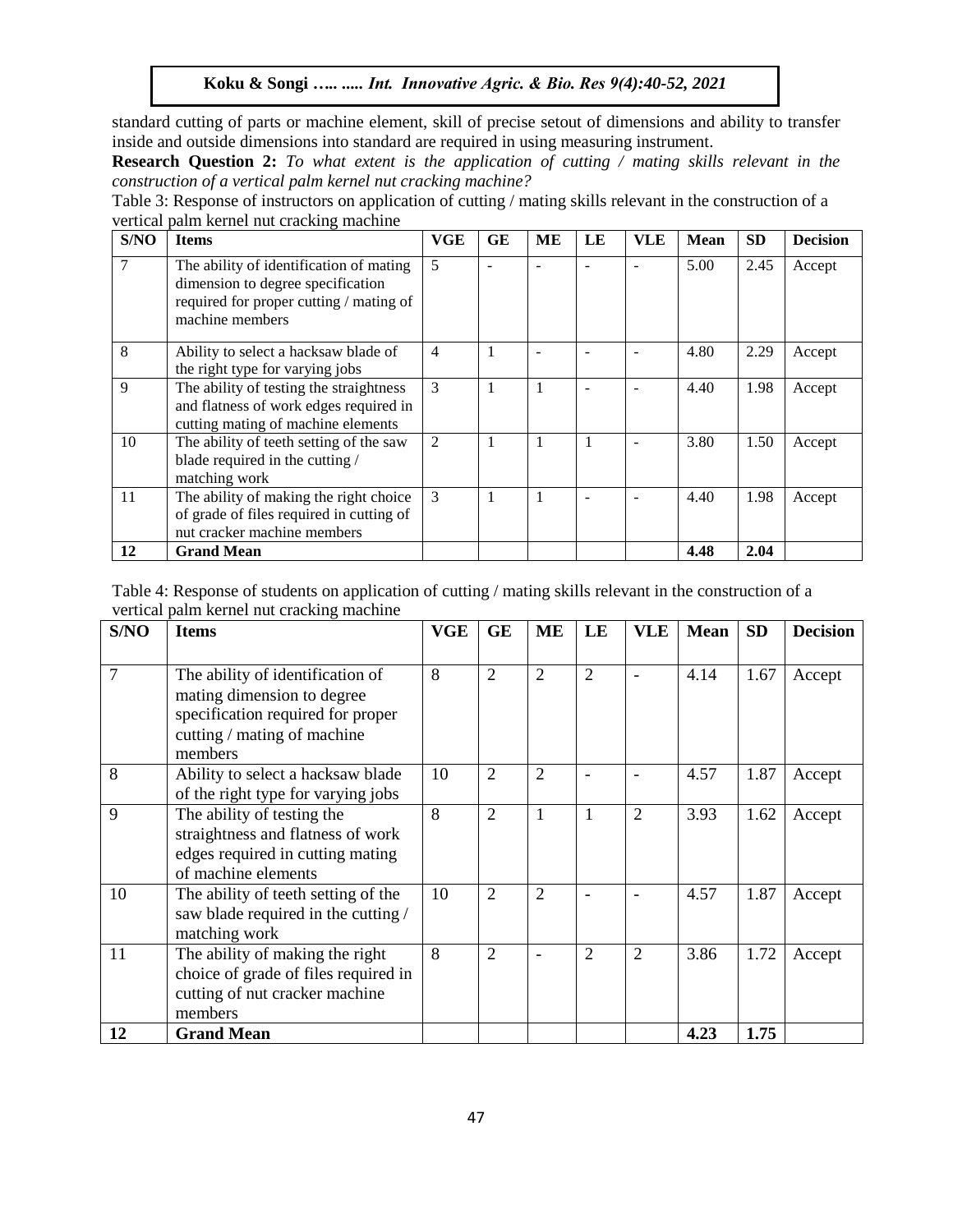Findings obtained from table 3 on instructors' response revealed that item 7, 8. 9, 10 and 11 were all accepted to the various questions. Also, findings from table 4 on students' response revealed that item 7, 8, 9, 10 and 11 were all accepted to the various questions. This indicates that the ability of identification of mating dimension to degree specification, ability to select a hacksaw blade of the right type for varying jobs, ability of testing the straightness and flatness of work edges, ability of teeth setting of the saw blade and ability of making the right choice of grade of files required in cutting of nut cracker machine members.

**Research question 3:** *To what extent is the application of welding skills relevant in the construction of a vertical palm kernel nut cracking machine?*

Table 5: Response of instructors on application of welding skills relevant in the construction of a vertical palm kernel nut cracking machine

| S/NO | <b>Items</b>                         | <b>VGE</b>     | <b>GE</b>      | <b>ME</b> | LE | <b>VLE</b> | <b>Mean</b> | <b>SD</b> | <b>Decision</b> |
|------|--------------------------------------|----------------|----------------|-----------|----|------------|-------------|-----------|-----------------|
|      |                                      |                |                |           |    |            |             |           |                 |
| 13   | Ability to select the appropriate    | $\overline{4}$ | $\mathbf{1}$   |           |    |            | 4.80        | 2.29      | Accept          |
|      | welding method required in the       |                |                |           |    |            |             |           |                 |
|      | fabrication of nut cracker machine   |                |                |           |    |            |             |           |                 |
|      | member                               |                |                |           |    |            |             |           |                 |
| 14   | Use the appropriate welding method   | $\overline{2}$ | $\overline{2}$ |           |    |            | 4.20        | 1.75      | Accept          |
| 15   | use the control appropriate arc      | $\overline{4}$ |                |           |    |            | 4.20        | 1.87      | Accept          |
|      | length / cutting required in welding |                |                |           |    |            |             |           |                 |
| 16   | Ability to choose the appropriate    | 3              | 1              |           |    |            | 4.40        | 1.98      | Accept          |
|      | electrode required in the welding    |                |                |           |    |            |             |           |                 |
| 17   | ability to strike and maintain arc   | $\overline{2}$ | $\overline{2}$ |           |    |            | 4.20        | 1.75      | Accept          |
|      | required in welding of nut cracker   |                |                |           |    |            |             |           |                 |
|      | machine members                      |                |                |           |    |            |             |           |                 |
| 18   | <b>Grand Mean</b>                    |                |                |           |    |            | 4.36        | 1.93      |                 |

Findings from table 3 revealed that item 13, 14, 15, 16 and 17 were all accepted to the various questions. This indicates that the ability to select the appropriate welding method, use the appropriate welding method, use the control appropriate arc length / cutting, ability to choose the appropriate electrode and ability to strike and maintain arc required in welding of nut cracker machine members.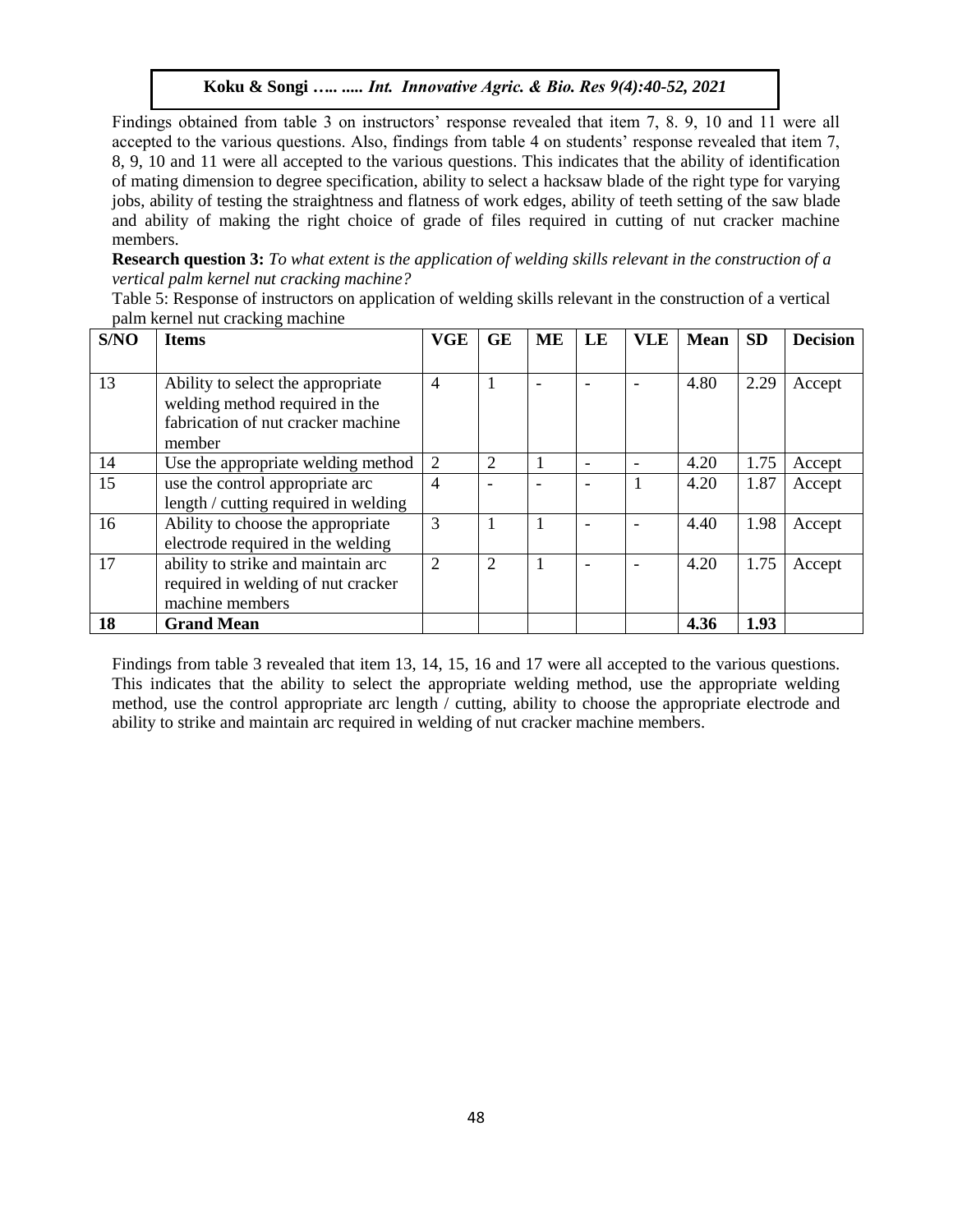**Research Question 4:** *To what extent is the application of assembling skills relevant in the construction of a vertical palm kernel nut cracking machine?*

| Table 6: Response of instructors on application of assembling skills relevant in the construction of a |  |  |
|--------------------------------------------------------------------------------------------------------|--|--|
| vertical palm kernel nut cracking machine                                                              |  |  |

| S/NO | <b>Items</b>                      | <b>VGE</b>     | <b>GE</b>      | <b>ME</b> | LE                       | <b>VLE</b> | <b>Mean</b> | <b>SD</b> | <b>Decision</b> |
|------|-----------------------------------|----------------|----------------|-----------|--------------------------|------------|-------------|-----------|-----------------|
|      |                                   |                |                |           |                          |            |             |           |                 |
| 19   | Ability to select appropriate     | 5              |                |           | $\overline{a}$           |            | 5.00        | 2.45      | Accept          |
|      | device for assembling and         |                |                |           |                          |            |             |           |                 |
|      | testing required in efficiency of |                |                |           |                          |            |             |           |                 |
|      | assembled machine members         |                |                |           |                          |            |             |           |                 |
| 20   | The ability to select appropriate | $\overline{4}$ | 1              |           | $\overline{\phantom{a}}$ |            | 4.80        | 2.29      | Accept          |
|      | lifting equipment for alignment   |                |                |           |                          |            |             |           |                 |
|      | with respect to horizontal height |                |                |           |                          |            |             |           |                 |
|      | required in the assembly of nut   |                |                |           |                          |            |             |           |                 |
|      | cracker shift and couplings       |                |                |           |                          |            |             |           |                 |
| 21   | The ability to test the           | 3              | $\overline{2}$ |           | $\overline{a}$           |            | 4.60        | 2.12      | Accept          |
|      | straightness and roundness of     |                |                |           |                          |            |             |           |                 |
|      | finish surfaces with respect to   |                |                |           |                          |            |             |           |                 |
|      | centre distance required in the   |                |                |           |                          |            |             |           |                 |
|      | assembly of the nut cracker       |                |                |           |                          |            |             |           |                 |
|      | machine member                    |                |                |           |                          |            |             |           |                 |
| 22   | The ability to provide the right  | 3              | $\overline{2}$ |           |                          |            | 4.60        | 2.12      | Accept          |
|      | type of seating for fasteners     |                |                |           |                          |            |             |           |                 |
|      | required in the assembly of nut   |                |                |           |                          |            |             |           |                 |
|      | cracker member                    |                |                |           |                          |            |             |           |                 |
| 23   | The ability to carry out          | $\overline{2}$ | 3              |           |                          |            | 4.40        | 1.97      | Accept          |
|      | alignment for shaft, pulley,      |                |                |           |                          |            |             |           |                 |
|      | coupling, belt and chain required |                |                |           |                          |            |             |           |                 |
|      | in the assembly of the nut        |                |                |           |                          |            |             |           |                 |
|      | cracker machine element           |                |                |           |                          |            |             |           |                 |
| 24   | <b>Grand Mean</b>                 |                |                |           |                          |            | 4.68        | 2.19      |                 |

Findings from table 3 revealed that item 19, 20, 21, 22 and 23 were all accepted to the various questions. This indicates that the ability to select appropriate device for assembling and testing, ability to select appropriate lifting equipment for alignment with respect to horizontal height, ability to test the straightness and roundness of finish surfaces with respect to centre distance, ability to provide the right type of seating for fasteners and ability to carry out alignment for shaft, pulley, coupling, belt and chain are required in the assembly of the nut cracker machine element.

# **Hypothesis1**

There is no significant difference between mean response of instructors and students on the extent of relevance of measuring skills in the construction of vertical palm kernel nut cracking machine.

Table 7: T-test analysis of difference between mean response of instructors and students on the extent of relevance of measuring skills in the construction of vertical palm kernel nut cracking machine

| S/No | tems                                                     | Mean | <b>SL</b> | Dt | T-tab | $T$ -cal | Decision               |
|------|----------------------------------------------------------|------|-----------|----|-------|----------|------------------------|
|      | Instructors response on relevance of measuring skill     | 4.48 | $\Omega$  |    | .740  | 0.07     | <b>Not</b>             |
|      | <b>Students response on relevance of measuring skill</b> | 4.40 | .84       |    |       |          | $\cdot$<br>significant |

Findings from table 7 revealed that t-calculated value of 0.07 is less than t-tabulated value of 1.740 at 0.05 level of significance. This implies that the null hypothesis was accepted. This means that there is no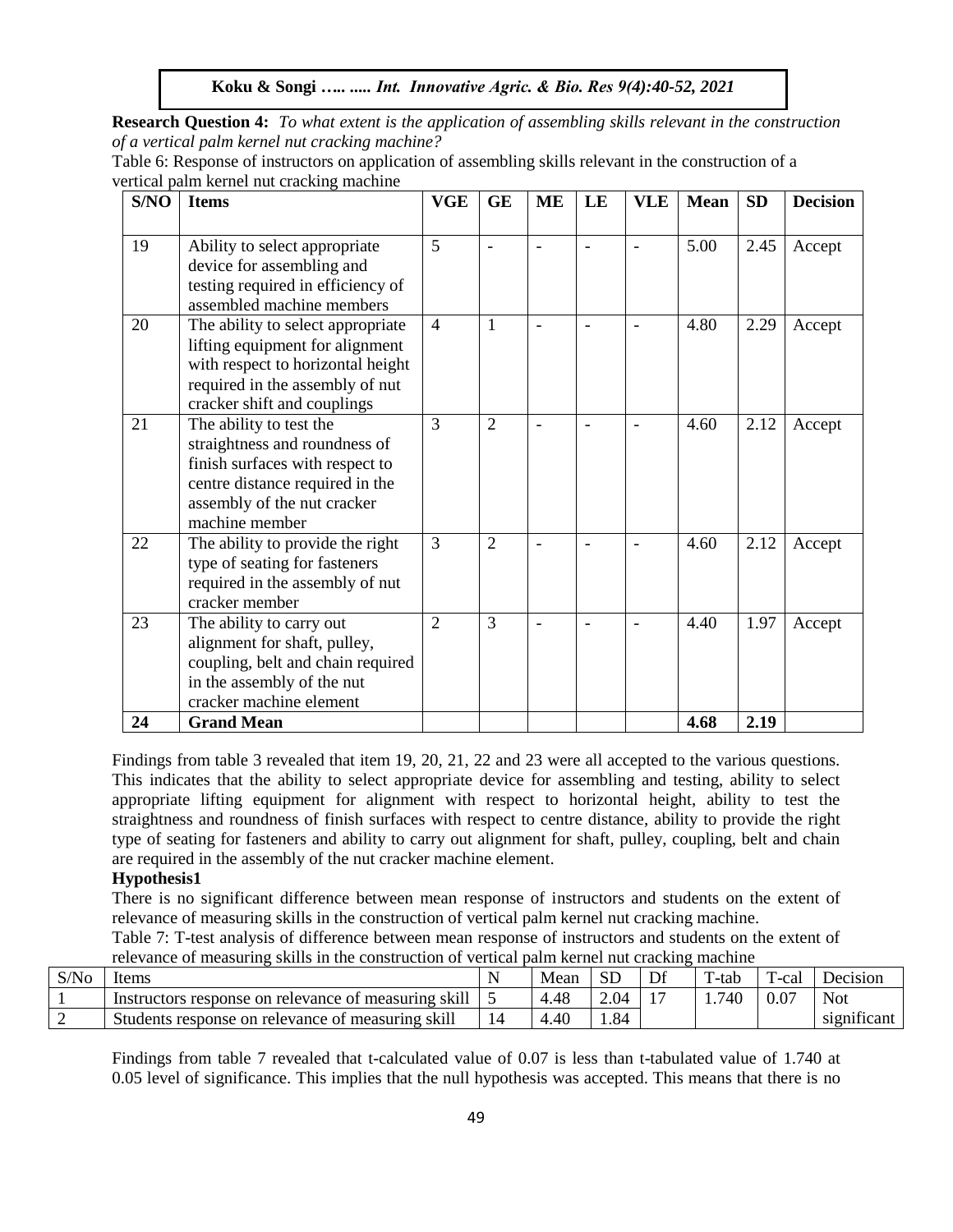significant difference between mean response of instructors and students on the extent of relevance of measuring skills in the construction of vertical palm kernel nut cracking machine.

## **Hypothesis 2**

There is no significant difference between mean response of instructors and students the extent of relevance of cutting / matching skills in the construction of vertical palm kernel nut cracking machine. Table 8: T-test difference between mean response of instructors and students the extent of relevance of cutting / matching skills in the construction of vertical palm kernel nut cracking machine

| S/No | Items                                              | N | Mean | <b>SD</b>  | df | $T$ -tab | $\mathbf{r}$<br>l -cal | <b>Jecision</b>        |
|------|----------------------------------------------------|---|------|------------|----|----------|------------------------|------------------------|
|      | Instructors response on relevance of cutting skill |   | 4.48 | 2.04       |    | 740      | 0.22                   | <b>Not</b>             |
| ∼    | Students response on relevance of cutting skill    |   | 4.2  | $\pi$<br>. |    |          |                        | $\cdot$<br>significant |

Findings from table 8 revealed that t-calculated value of 0.22 is less than t-tabulated value of 1.740 at 0.05 level of significance. This implies that the null hypothesis was accepted. This means that there is no significant difference between mean response of instructors and students the extent of relevance of cutting / matching skills in the construction of vertical palm kernel nut cracking machine.

## **DISCUSSION OF FINDINGS**

## **Vocational skills in Fabrication**

Findings from the study revealed that skill of no parallax error, standard cutting of parts or machine element, skill of precise setout of dimensions and ability to transfer inside and outside dimensions into standard are required in using measuring instrument. This is in line with the view of Fisher (2002) requisite skills are needed to provide specific guidance to students to improve the accuracy, precision, and reliability of measurements.

Findings also show that the ability of identification of mating dimension to degree specification, ability to select a hacksaw blade of the right type for varying jobs, ability of testing the straightness and flatness of work edges, ability of teeth setting of the saw blade and ability of making the right choice of grade of files required in cutting of nut cracker machine members. This supports the opinion of Bruce (2015) cutting skill is generally applied to engineering components which are used to produce flat sheet of metal which is cut to shape and then folded to form the finished article. The edges are then secured by a variety of methods such as welding, brazing, soldering and riveting.

Findings also reveal that the ability to select the appropriate welding method, use the appropriate welding method, use the control appropriate arc length / cutting, ability to choose the appropriate electrode and ability to strike and maintain arc required in welding of nut cracker machine members. This also in line with the view of Idris and Rajuddin (2012) investigated the level of importance and competencies of employability skills among the final year TVET students in Nigeria. Further, The National Board for Technical Education (NBTE, 2008) also stated that graduates of fabrication and welding should be able to develop skills and carry out gas welding and cutting jobs on all types of metals, produce simple finished structural steel work projects with safety, use relevant equipment and techniques, apply protective wetting against corrosion on finished metal projects and market finished metal projects.

Further findings also show that the ability to select appropriate device for assembling and testing, ability to select appropriate lifting equipment for alignment with respect to horizontal height, ability to test the straightness and roundness of finish surfaces with respect to centre distance, ability to provide the right type of seating for fasteners and ability to carry out alignment for shaft, pulley, coupling, belt and chain are required in the assembly of the nut cracker machine element. The demand to qualify workers is especially high for companies in the special machinery segment, as they need highly educated and skilled workforces that can carry out assembly process (Philipp and Günther, 2016).

Findings also revealed that there is no significant difference between mean response of instructors and students on the extent of relevance of measuring skills in the construction of vertical palm kernel nut cracking machine. This is in line with the opinion of Fisher (2002) that opined that both instructors and technician needs to be accurate in measurement skill utilization.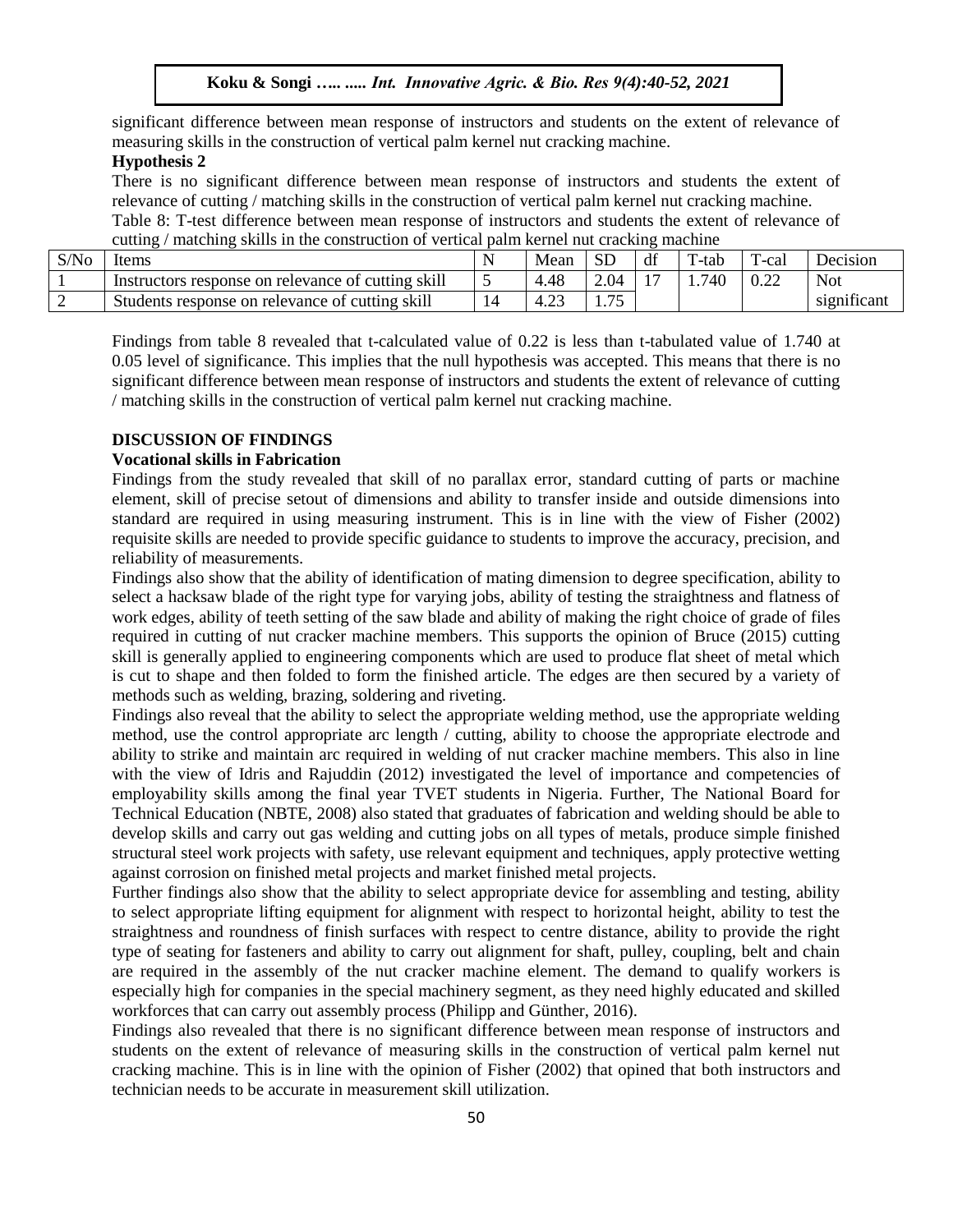In addition, it was further revealed that there is no significant difference between mean response of instructors and students the extent of relevance of cutting / matching skills in the construction of vertical palm kernel nut cracking machine. This also agrees with the opinion of Bruce (2015) which opined that cutting skills should key to avoid material wastage.

## **CONCLUSION**

In all, the study showed that vocational skills such as welding, cutting, measuring and assembling skills are needed by students for fabrication in engineering works.

## **RECOMMENDATIONS**

The following recommendations were made from this study:

- 1. Based on the development of this machine, it would be recommended therefore that government and private fabricating firm should go into production of vertical palm kernel cracking machine to aid in mass production of cracked shells and nuts from palm fruits to meet the demand of industries and other areas.
- 2. Government and technical institutions at all level should engage students in practical and mass fabrication project related in palm kernel production to enhance students' skills.

#### **REFERENCES**

- Amrit, K. (2020). Drilling Machines: Definitions, Parts, Types and Operations. Retrieved online www.Drilling techniques.com
- Akinoso, R & Rali, A.0 (2011). Physical properties of fruit, nut and kernel for oil palm. International Agrophysics, 25 85 - 88. Available at [www.international-agrophysics.org.](http://www.international-agrophysics.org/)
- Ajieh, P.0 (2013). An assessment of Farmer's perception of priority areas in oil palm production and processing in Aniocho South Local Government Area of Delta State, Nigeria. Journal of Agricultural and Veterinary Sciences 3 (6), 5 - 10.
- Akubuo, C.O. and Eje B.E. (2002). Palm Kernel and Shell Separator. Bio Systems Engineering; 81(2), 193 -199.
- Adebayo, A.A (2004). Development and Performance Evaluation of a motorized Plam Kernel nut cracking. Proceeding of the annual conference of the Nigerian Institute if Agricultural Engineering, 26 (4) 326 - 330.
- Bruce J. B. (2015). *Workshop Processes, Practices and Materials*. Fifth edition published 2015 by Routledge 2 Park Square, Milton Park, Abingdon, Oxon OX14 4RN
- Daso, P.O. (2012) Vocational and Technical Education in Nigeria: Issues, Problems and Prospect Dimension. European Scientific Journal October special edition 8, (24), 12 -21.
- Dike, I. (2009). Investment opportunities: Make money in buying and selling of Palm kernel nuts. Available in Farilconsulting.blogspot.com/ 2009/ 09 make money in buying and selling of. html? m=1.Retrived September 2020
- Encyclopedia Britannica (2015) Economic Importance of Palm Tree, [Britannica.com](http://britannica.com/)FAO 2004. Statistical Yearbook 2/2. Rome, Italy
- Fisher, N. (2002). Teaching accuracy and reliability for student projects. Physics Education, 37 (5), 371- 375.
- Hossa in, B (2013) Application of palm oil and palm kernel oil in different food Products of Bangladesh. Daffodil International University Journal of Science and Technology, 8 (2), 7 —12.
- Idris, A. & Rajuddin, M. R. (2012). An assessment of employability skills Among technical and vocational education students in Nigeria; Archives Des Science 65(7), 392-400.
- Iwena, O.A. (2005) Essential agricultural science for Secondary Schools. Lagos, Tonal Publishers Limited.
- Jan P. M. & Günther, S. (2016). Increasing knowledge and Skills for Assembly Processes through Interactive 3D-PDFs. *Available online at [www.sciencedirect.com](http://www.sciencedirect.com/)*
- Mighty Recruiter (2020). Professional packing and filling machine operator Job description template. Available at [https://vvww.mightyrecruiter.com/job-description/packaging-and-filling-machine-operator.](https://vvww.mightyrecruiter.com/job-description/packaging-and-filling-machine-operator)